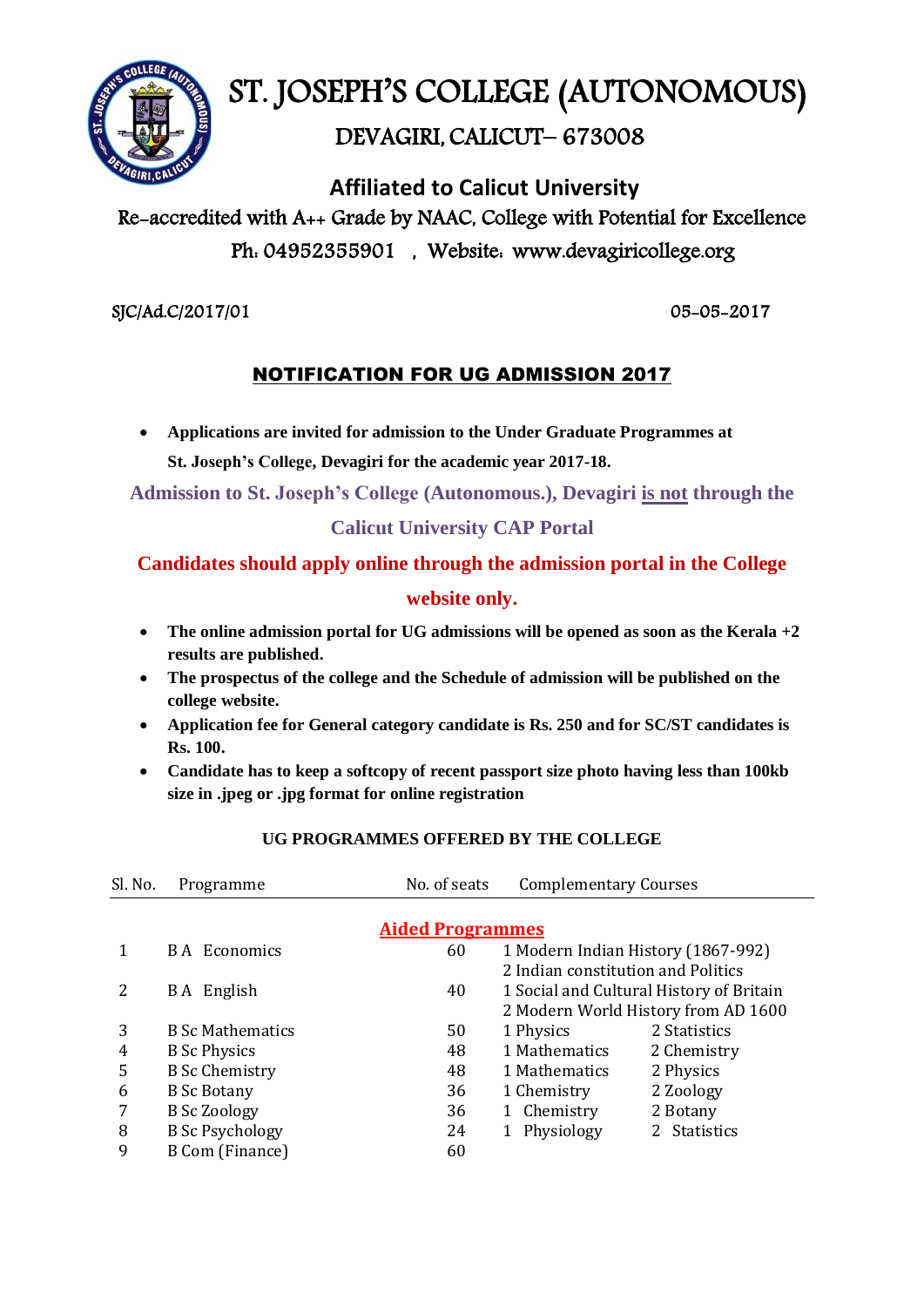Sl. No. Programme No. of seats Complementary Courses

| 10 | <b>B A Functional English</b>       | 24 | 1. Oral communication practice<br>2. Indian Writing in English<br>3. Foundations of Aesthetics and Criticism<br>4. Post colonial Writing |
|----|-------------------------------------|----|------------------------------------------------------------------------------------------------------------------------------------------|
| 11 | <b>B A Mass Communication</b>       | 40 | 1 Economics                                                                                                                              |
|    |                                     |    | 2 Creative Writing and Translation                                                                                                       |
| 12 | <b>B</b> Sc Computer Science        | 24 | 1. Mathematics                                                                                                                           |
|    |                                     |    | 2. Statistics                                                                                                                            |
| 13 | B C A                               | 24 |                                                                                                                                          |
| 14 | B B A                               | 30 |                                                                                                                                          |
| 15 | <b>B Com (Computer Application)</b> | 40 |                                                                                                                                          |
|    |                                     |    |                                                                                                                                          |

#### **Self Financing Programmes**

#### **ELIGIBILITY FOR ADMISSION**

- 1. Those candidates who are "Eligible for Higher Studies" as per the Higher Secondary Examination or a pass in the equivalent examination is the minimum criteria for admission to degree programmes, unless otherwise specified.
- 2. Candidates qualified in the annual examination held during the March of the preceding academic year or its preceding supplementary annual examinations alone are eligible for admission. However, candidates who have qualified the HSE and VHSE of the Government of Kerala under SAY scheme and compartmental Examination of CBSE are also eligible for admission to first year degree Programmes in the same academic year.
- 3. B A Economics, B A English, B.Sc Psychology, BA Mass communication, BA Functional English

Candidates who have(Eligible for Higher Studies) the HSE of the Kerala State Board of Higher Secondary Examination or any other examination recognized as equivalent thereto are eligible for admission.

4. B.Sc Mathematics

HSE or equivalent with mathematics group. Candidates who have studied mathematics/statistics/computer application etc. With other combinations at HSE level are also eligible.

- 5. B.Sc Physics and B.Sc. Chemistry HSE or equivalent with science subjects
- 6. B.Sc Botany and B.Sc Zoology HSE or equivalent with Biology
- 7. B.Sc Computer Science

HSE or equivalent with mathematics/statistics/computer science/computer application as one of the subjects.

8. BCA

HSE or equivalent with mathematics/computer science/computer application/informatics practices as one of the subjects.